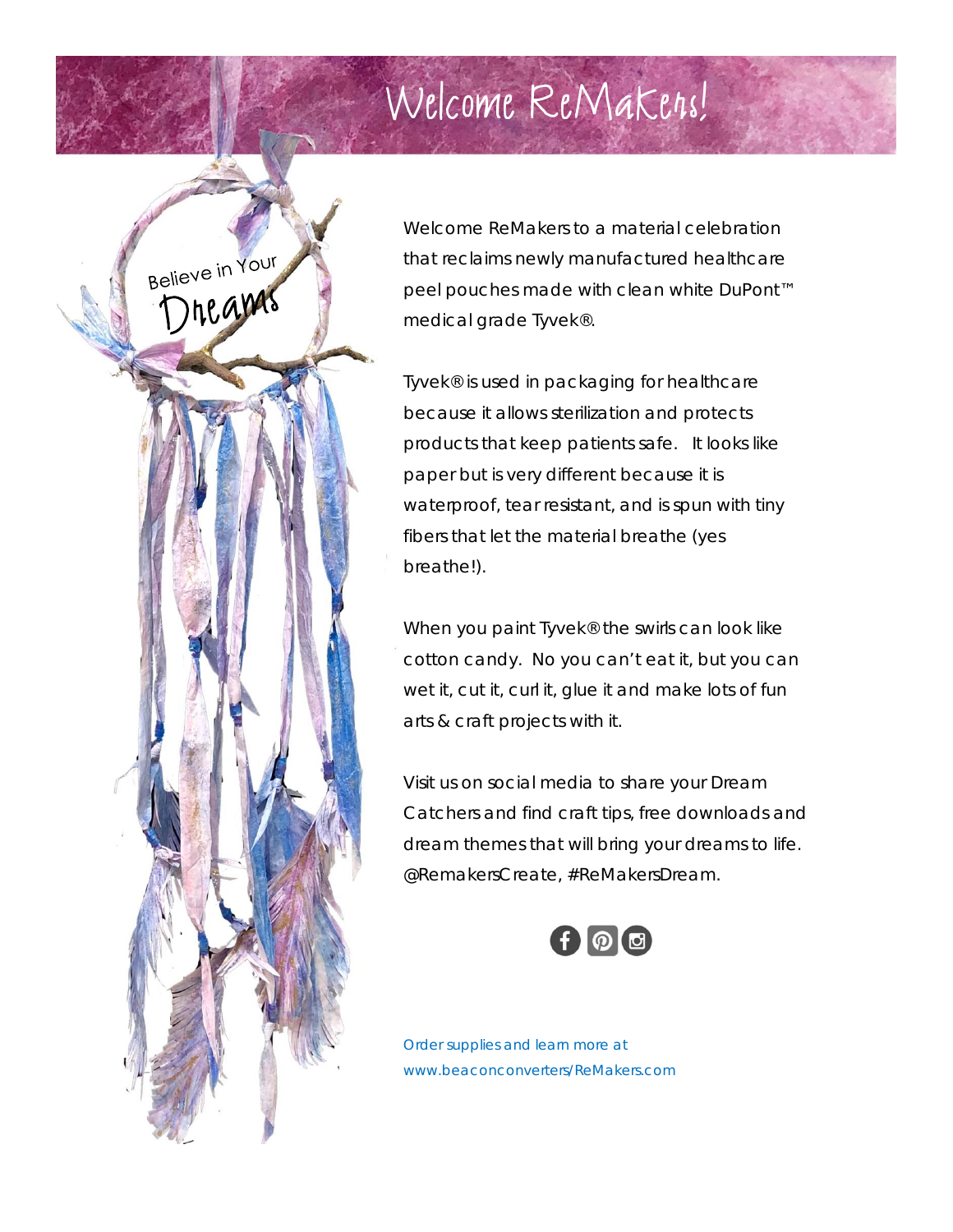# ReMakers Discover Quest

ReMakers know there are lots of materials all around us that can be transformed into something new. See if you can find and recover some of the supplies you will need:

#### *Inside*

- **Q** Cardboard -lightweight box i.e., cereal box for the template
- **Recyclable Plastic Containers -** yogurt cups or take-away containers for paint and rinse cups
- **Newspaper or** tablecloth to cover your work surface

#### What You will Need

5- Upcycled Extra Long Tyvek<sup>®</sup> to Film Peel Pouches

- □ Craft Water Based Acrylic Paint
- **Q** Glitter or Glitter Glue
- $\Box$  Pencil
- Optional Oil Pastel Crayons
- Elmer's Craft Bond Extra Strength Glue Stick
- □ Modge Podge® Matte-Mat-Mate
- $\Box$  Paint brushes, thin tip/thick tip\*
- $\Box$  Small & large sharp scissors

*\*Note: swap out paint brushes with other fun instruments to create fun designs and patterns. Cotton balls work wonderfully!*

#### **Outside**

 $\Box$  Thin stick or branch with a "V" shape

#### Tools:

- **Q** Single hole punch
- **Dowel**
- **Q** Paper Clips
- **u** Wire Ring (hoop)

*Note: you can make your own Wire Ring with 14 gauge picture hanging wire connected with heavy duty tape*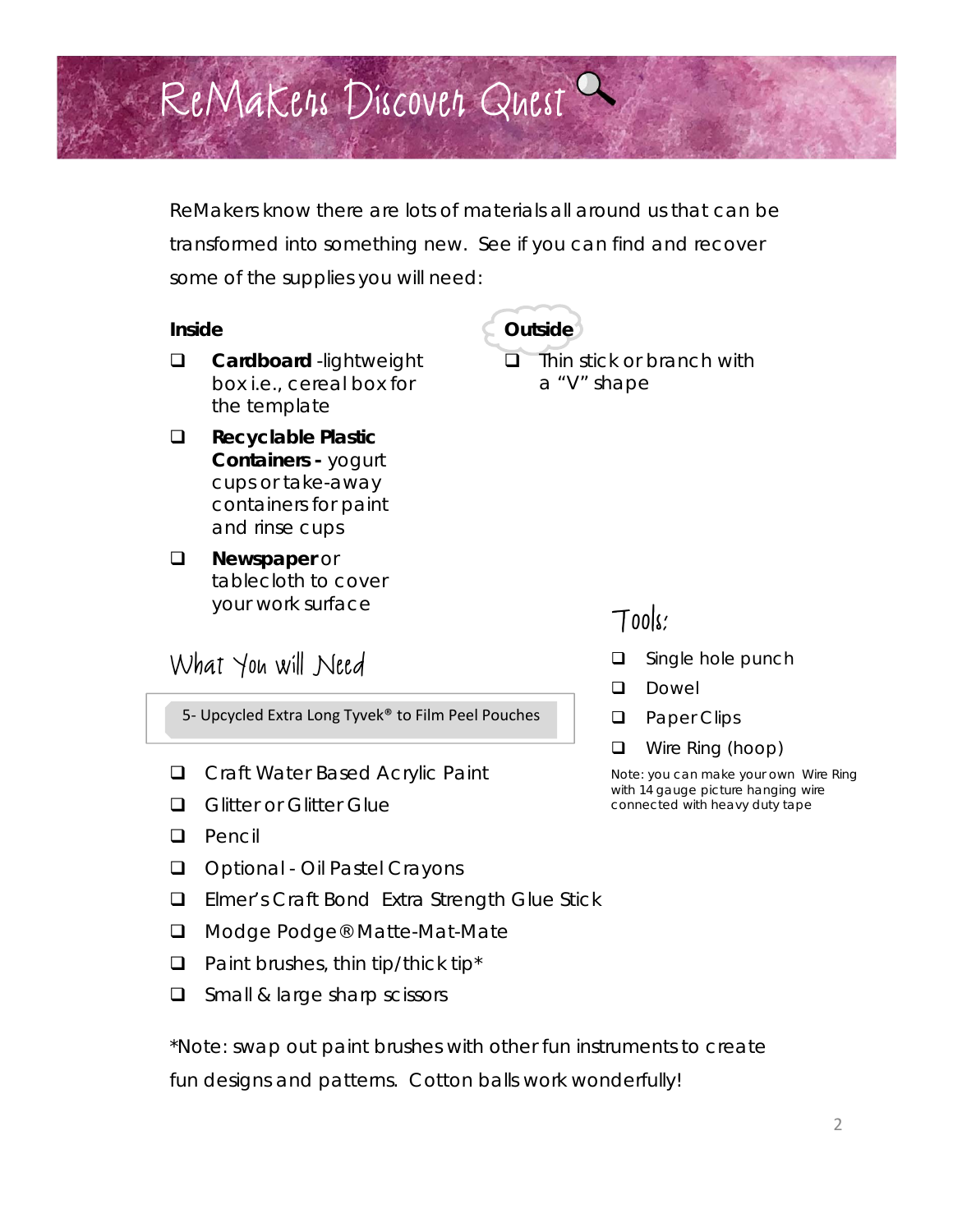### Ready to Assemble Dream Catcher Components

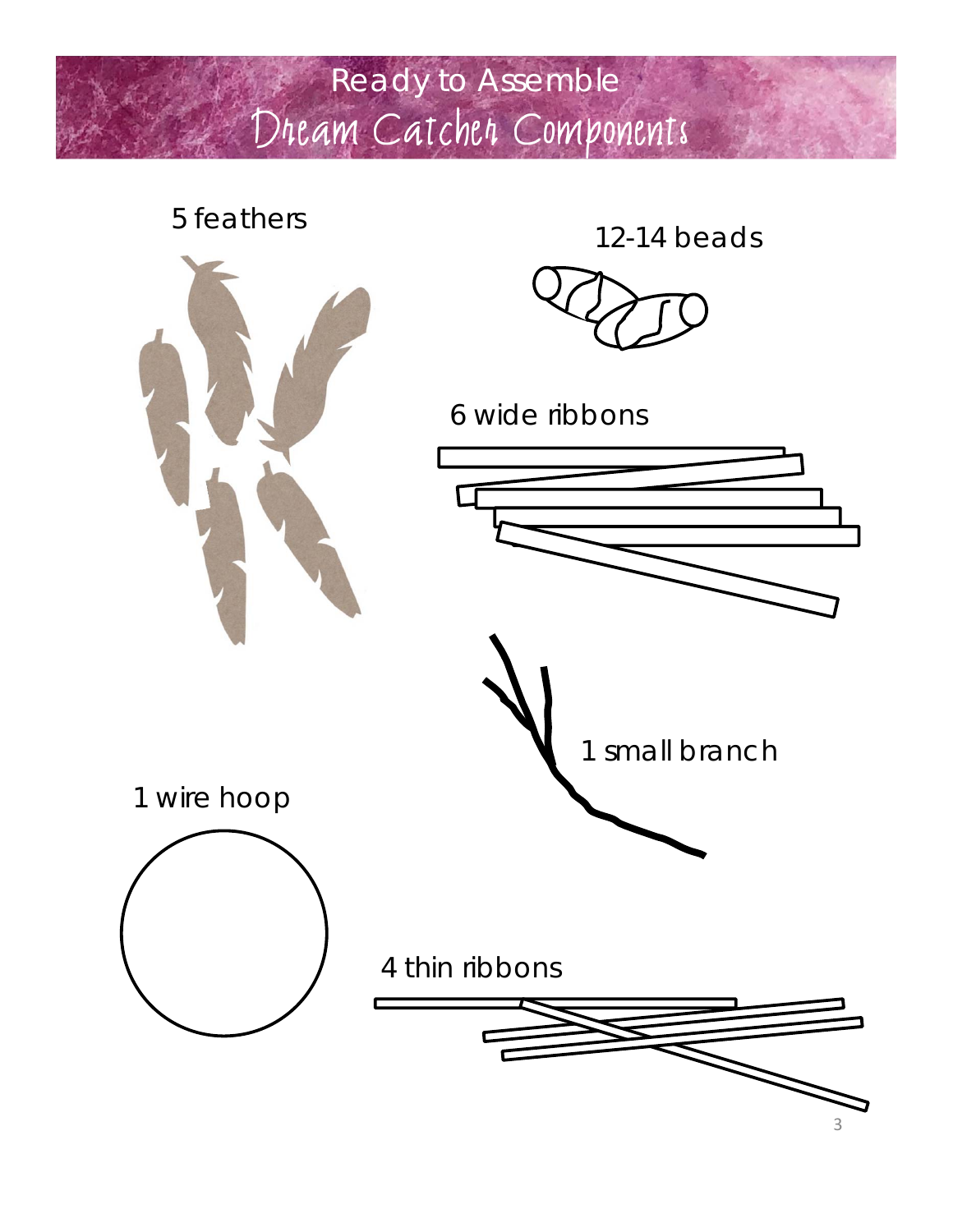## It's Time to Make Feathers, Ribbons and Beads!

l l *wide wide thin*Feathers –––––––––––––––––––––––– Ribbons ––––––––––––––––––––––––––––––––– Beads

*Using 5 Upcycled Extra Long Tyvek® Peel Pouches*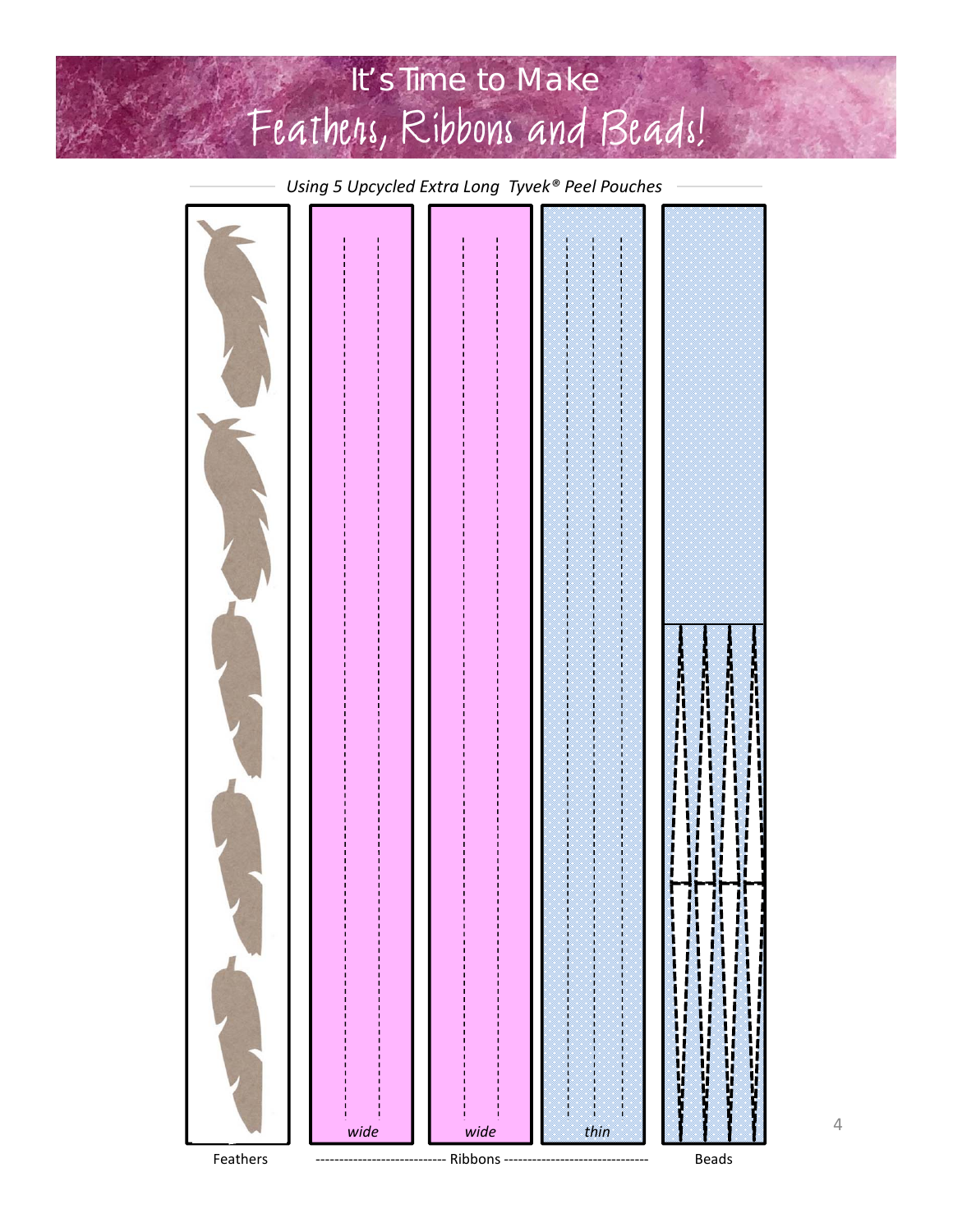### Cut Out Cardboard Templates Feathers and Beads

*Bead*

*Large Feather*



Cut out 2 feathers and 1 bead from a light weight cardboard. Set aside the bead template for later. Next trace and cut out 3 large feathers and 2 small feathers. Paint and decorate the feathers on both sides.

Add a threading hole to the base of the feather. Fold the feather in ½ and hole punch through both sides. 5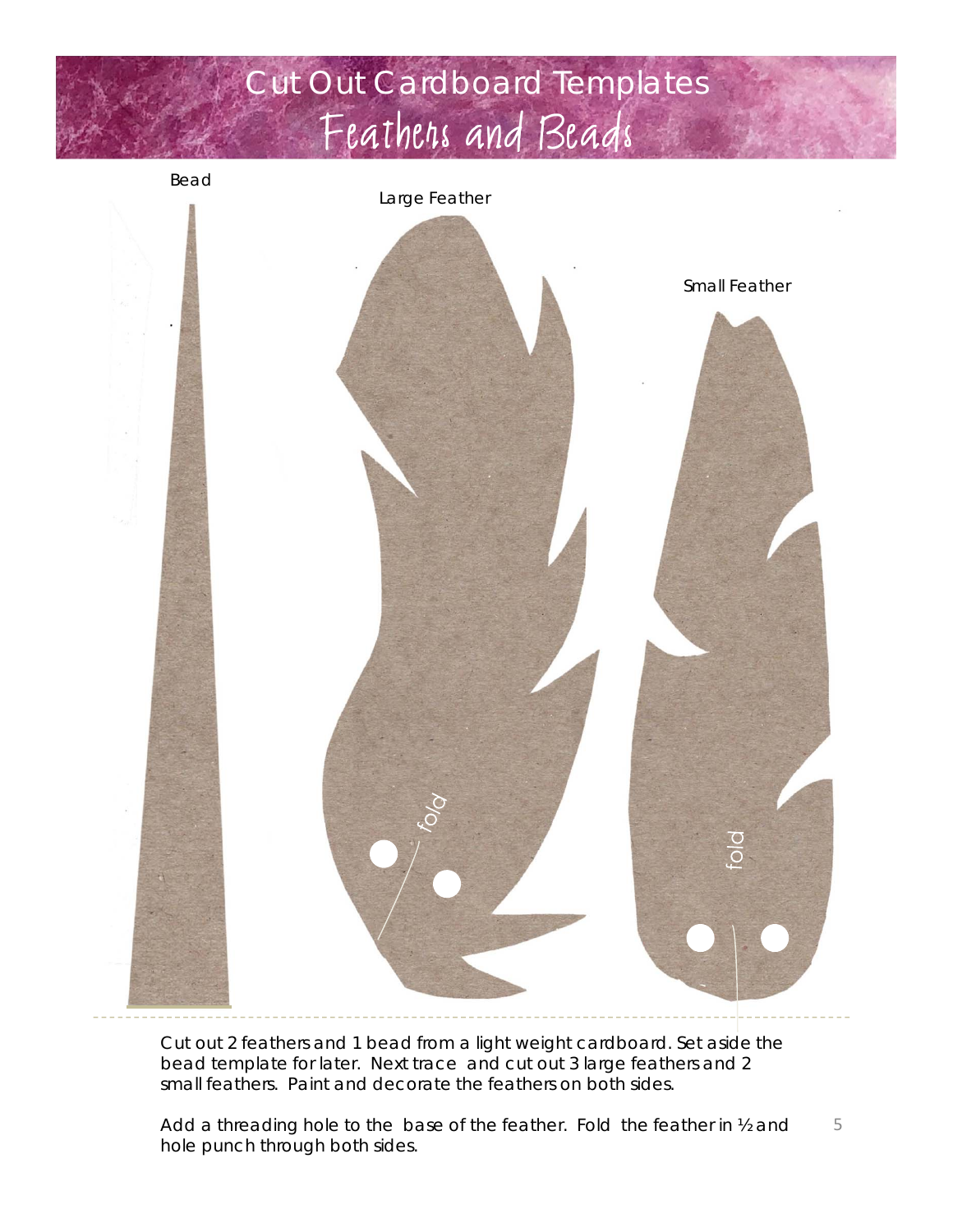

Want to learn more about feathers? Watch National Geographic YouTube Video: https://youtu.be/9coPAfwNPEU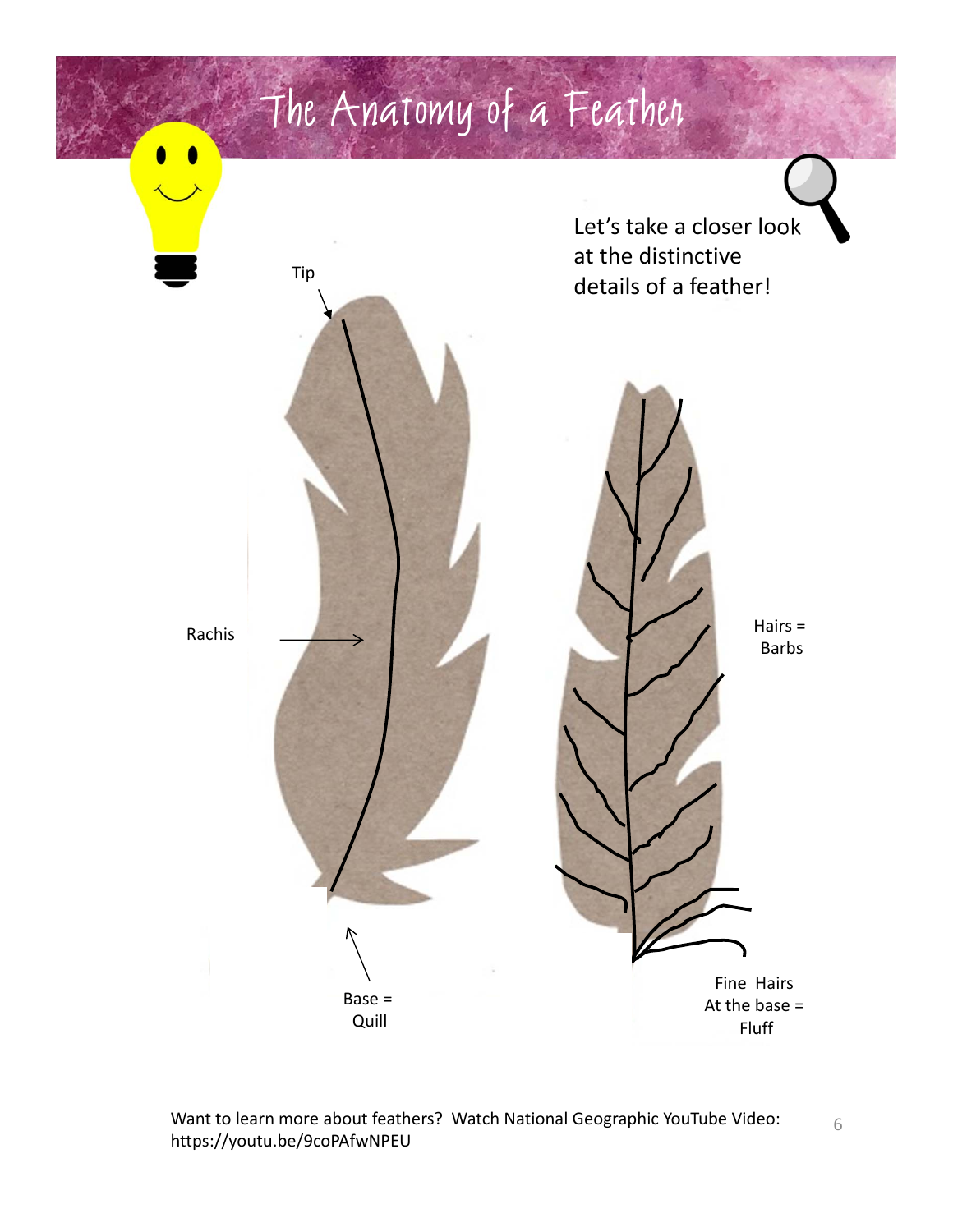

Peel apart 3 of the pouches and **paint the panels front and back**. You may want to do 1 panel in a pattern, and 2 in a solid color. After the panel is dry, cut the material into wide and thin ribbons.

#### 2 Panels for Wide Ribbons

Create cut lines by folding the long pouch into 3.



Use the fold as your cutting guide. You will end up with 3 wide ribbons.

Create cut lines by folding the long pouch in ½. 1 Panel for Thin Ribbons



Use the fold as your cutting guide. After cutting the material in ½, cut the 2 halves in ½ again. You will end up with 4 thin You will end up with 4 thin ribbons.



Peel the pouch apart and discard the clear film. Next, cut a straight edge on the top and bottom of the material, removing any holes or markings. Paint the Tyvek®. After it is dry use the bead template to trace the bead triangles.

Beginning on one end of the material trace a row of triangles with the bead template. Keep the triangles in a straight line and close together; you should be able to fit about 3-4 triangles in a row, as pictured here. Fold the material in ½ and cut out the triangles. You will end up with 12 to 14 beads.

Generously coat the non-painted side of the strip with extra strength craft bond glue. Loosely roll the painted Tyvek® strip around a dowel or a pencil, then slide it off and secure the bead with a paper clip to dry.

Finish he bead with a coat of Modge Podge  $\mathbb{R}$  and a sprinkle of glitter. Once the surface is dry remove the paper clips.

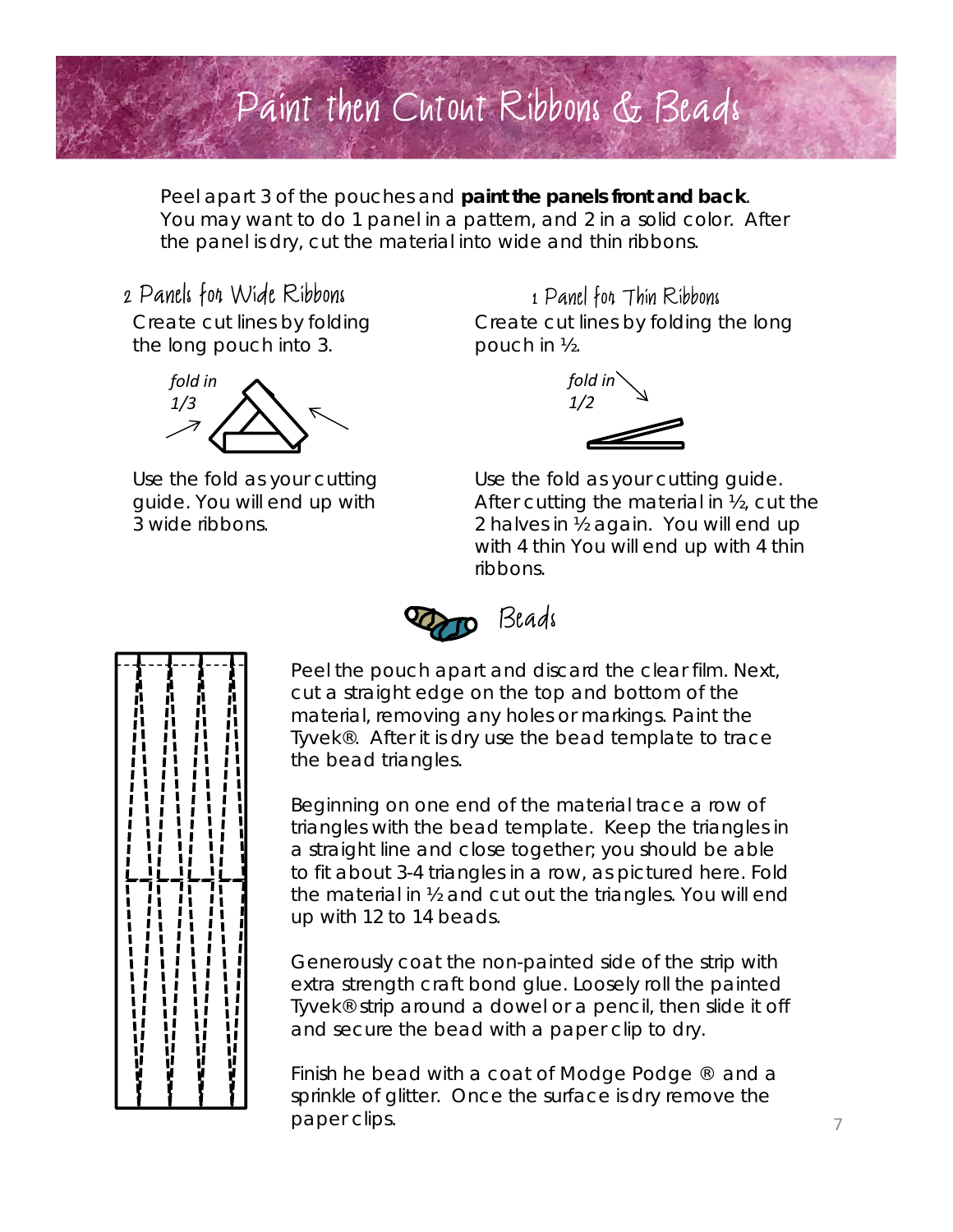# Wrap the Wire Hoop with Ribbon

Use 2 of the wide ribbons to cover the hoop. To make the ribbon more pliable, roll the ribbon up in a ball and squish it tightly; unroll and repeat. The material will soften up and become more like fabric. Now you are ready to tie and wrap.

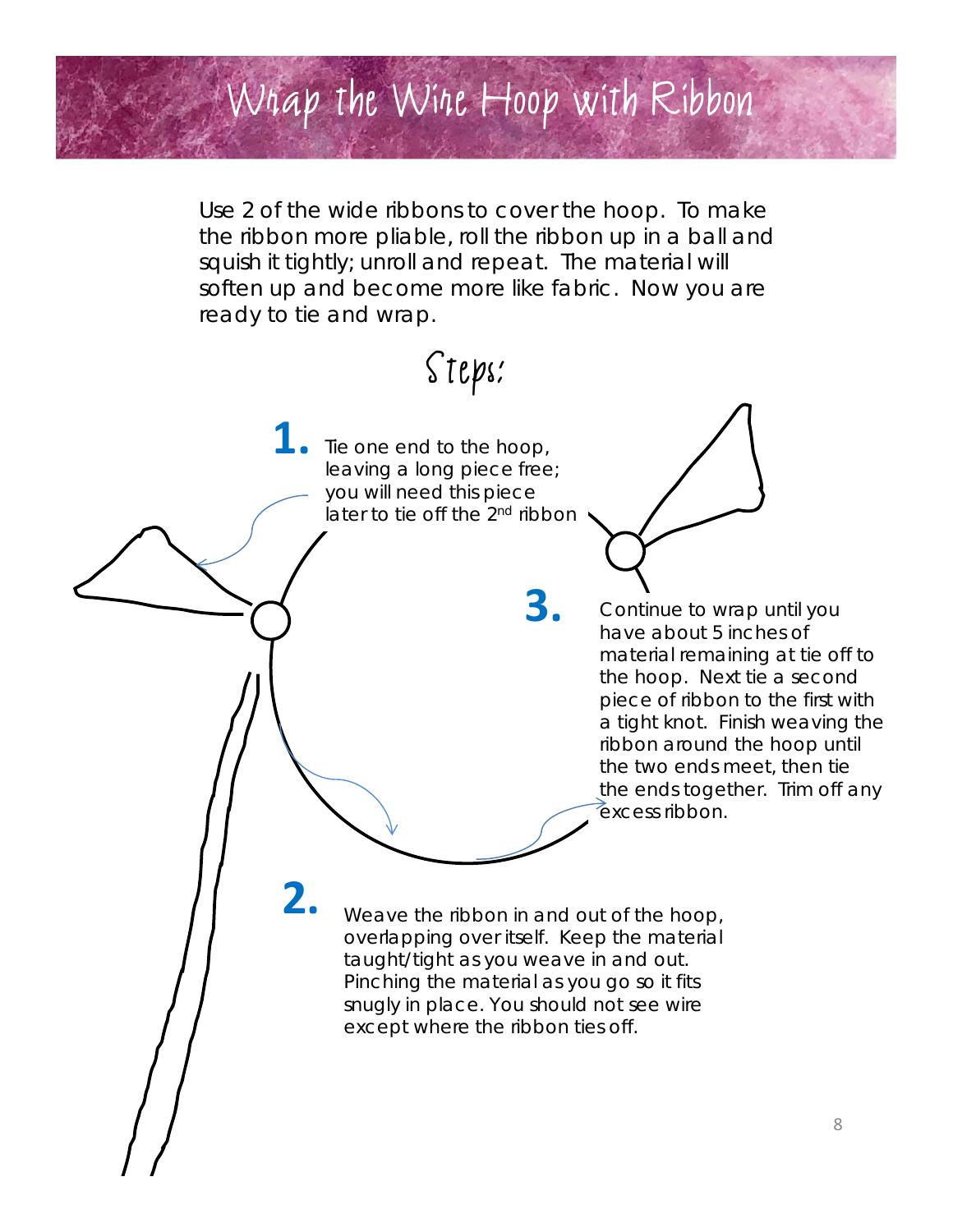## Add the Ribbons and Feathers

### 4. Add a Hanging Loop to the Hoop

Fold a wide ribbon in half to create a loop. Place the loop behind the hoop and feed the two ends together through the loop. Pull upwards, until the loop is tight up against the wire, and tie a knot at the base, and another knot with the two ends on top.

### 5. Add Beads & Feathers to the Ribbons

Thread 2 beads to each end of the 3 remaining **thick** ribbons. Tie these ribbons onto to the base of the hoop.

Next thread one bead to each end of 3 thin ribbons. Slide the bead up the ribbon giving yourself enough room to thread a feather onto the beaded ribbon. Fold the feather in ½ and feed the ribbon end through the hole at the base of the feather. When done, slide the bead down onto the base of the feather and trim off the excess ribbon.

One ribbon will only have one feathered end. This is your longest ribbon and should be tied to the center base of the hoop. The other two ribbons can tied in half and affixed between the wide ribbons. Trim the ends of the ribbons on an angle.